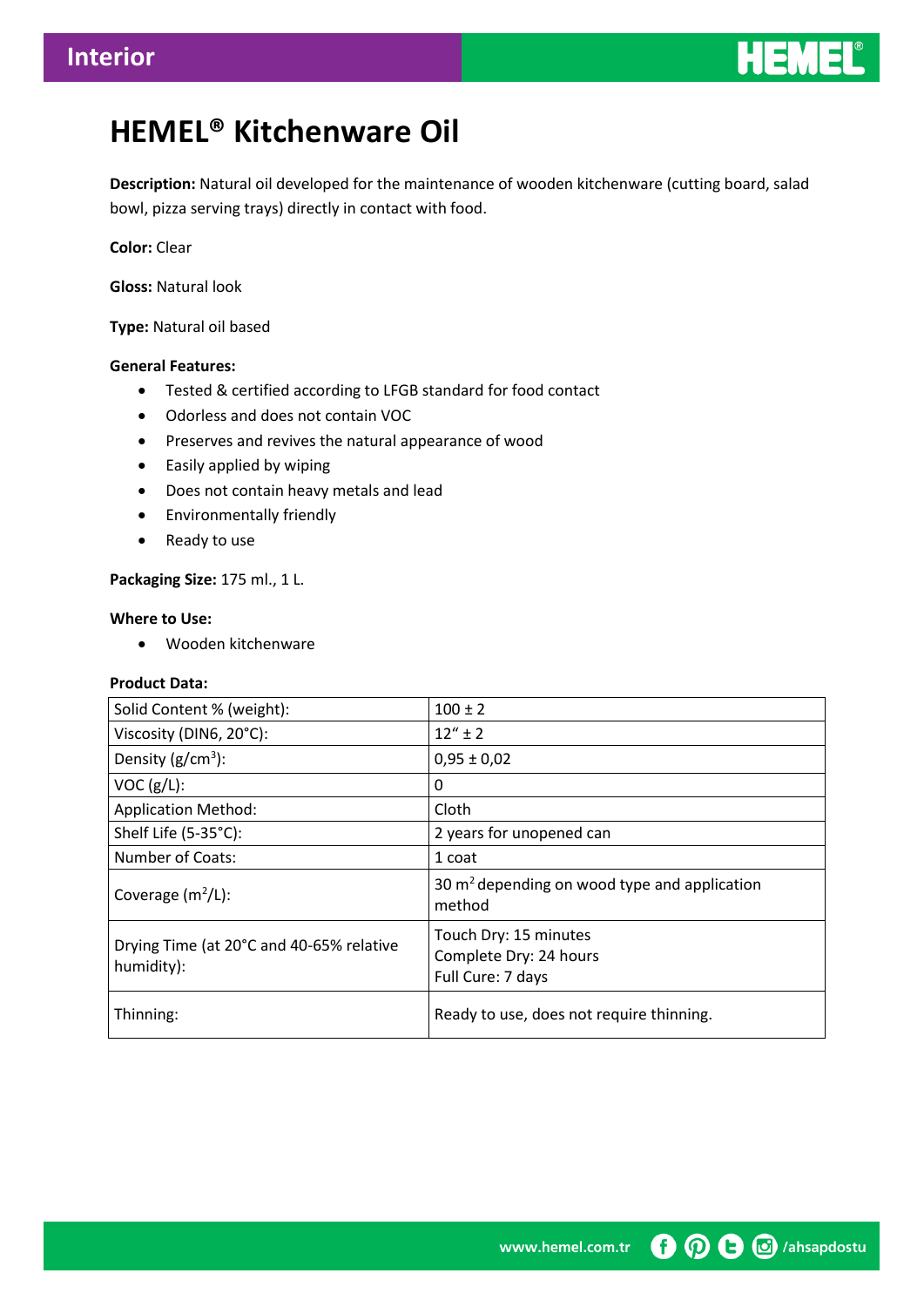

## **Surface Preparation:**

- Remove any dirt, oil and wood dust from the surface.
- Do not use products like cellulose or polyurethane filler or primer before the application of the product.
	- o **Untreated Wooden Surfaces:**
		- Sand the surface according to the desired surface appearance. I.e., it is recommended to sand with #80/120 for a natural finish and #180/220 for a smoother texture.
		- Thoroughly clean the generated dust from the surface.
		- **Remove the remaining dust with a damp cloth and wait until completely dry.**
	- o **Oiled Wooden Surfaces:**
		- Clean the wood surface thoroughly with warm water and avoid any dirt or oil. After cleaning, let the wood dry for at least 8 hours.
	- o **Old Uncoated Wooden Surfaces:**
		- Clean the wood surface thoroughly with warm water and avoid any dirt or oil. After cleaning, let the wood dry for at least 8 hours.
	- o **Varnished Wooden Surfaces:**
		- Do not apply the product directly on pre-coated surfaces.
		- **Remove the old varnish from the surface completely with a sandpaper.** Remove any dirt, oil, wood dust and old varnish residues from the surface.
		- Sand the surface according to the desired surface appearance. I.e., it is recommended to sand with #120 for a natural finish and #180 to 300 for a smoother texture.
		- Thoroughly clean the generated dust and remove it completely from the surface.
		- Remove the remaining dust with a damp cloth and wait until completely dry.

## **Application:**

- Shake well the product thoroughly before use and check its homogeneity. Repeat this process during the application.
- Apply generously on all sides of the wood with a lint-free cloth or paper towel.
- Leave the product on the surface for 30 minutes to be absorbed by the wood, then remove the excess oil on the surface with a lint-free cloth or paper towel until you get a feeling of dryness.
- The surface is ready to use after 24 hours.
- If a more saturated surface appearance is desired, a second coat can be applied by waiting 24 hours.
- When it is observed that the surface dries or starts to absorb water after a certain period of use, the application should be repeated for maintenance purposes.

## **Instructions:**

- **FOR INTERIOR USE ONLY.**
- Do not apply products such as nitro, polyurethane basecoats or primers before HEMEL Kitchenware Oil.
- Keep product closed when not in use.

n (D C G /ahsapdostu www.hemel.com.tr